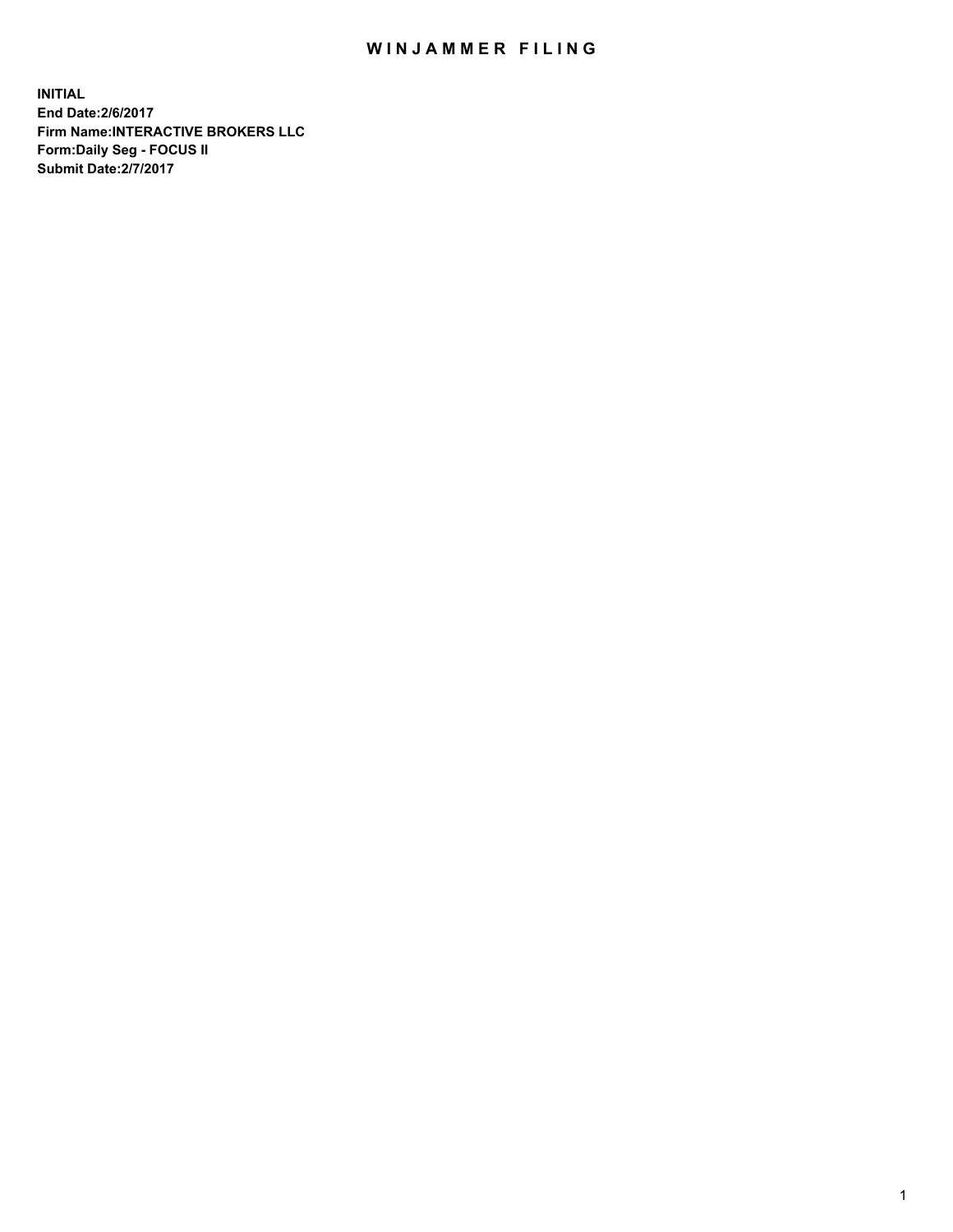## **INITIAL End Date:2/6/2017 Firm Name:INTERACTIVE BROKERS LLC Form:Daily Seg - FOCUS II Submit Date:2/7/2017 Daily Segregation - Cover Page**

| Name of Company<br><b>Contact Name</b><br><b>Contact Phone Number</b><br><b>Contact Email Address</b>                                                                                                                                                                                                                          | <b>INTERACTIVE BROKERS LLC</b><br>James Menicucci<br>203-618-8085<br>jmenicucci@interactivebrokers.c<br>om |
|--------------------------------------------------------------------------------------------------------------------------------------------------------------------------------------------------------------------------------------------------------------------------------------------------------------------------------|------------------------------------------------------------------------------------------------------------|
| FCM's Customer Segregated Funds Residual Interest Target (choose one):<br>a. Minimum dollar amount: ; or<br>b. Minimum percentage of customer segregated funds required:% ; or<br>c. Dollar amount range between: and; or<br>d. Percentage range of customer segregated funds required between:% and%.                         | $\overline{\mathbf{0}}$<br>0<br>155,000,000 245,000,000<br>0 <sub>0</sub>                                  |
| FCM's Customer Secured Amount Funds Residual Interest Target (choose one):<br>a. Minimum dollar amount: ; or<br>b. Minimum percentage of customer secured funds required:%; or<br>c. Dollar amount range between: and; or<br>d. Percentage range of customer secured funds required between: % and %.                          | $\overline{\mathbf{0}}$<br>0<br>80,000,000 120,000,000<br>0 <sub>0</sub>                                   |
| FCM's Cleared Swaps Customer Collateral Residual Interest Target (choose one):<br>a. Minimum dollar amount: ; or<br>b. Minimum percentage of cleared swaps customer collateral required:% ; or<br>c. Dollar amount range between: and; or<br>d. Percentage range of cleared swaps customer collateral required between:% and%. | $\overline{\mathbf{0}}$<br>$\overline{\mathbf{0}}$<br>0 <sub>0</sub><br>0 <sub>0</sub>                     |

Attach supporting documents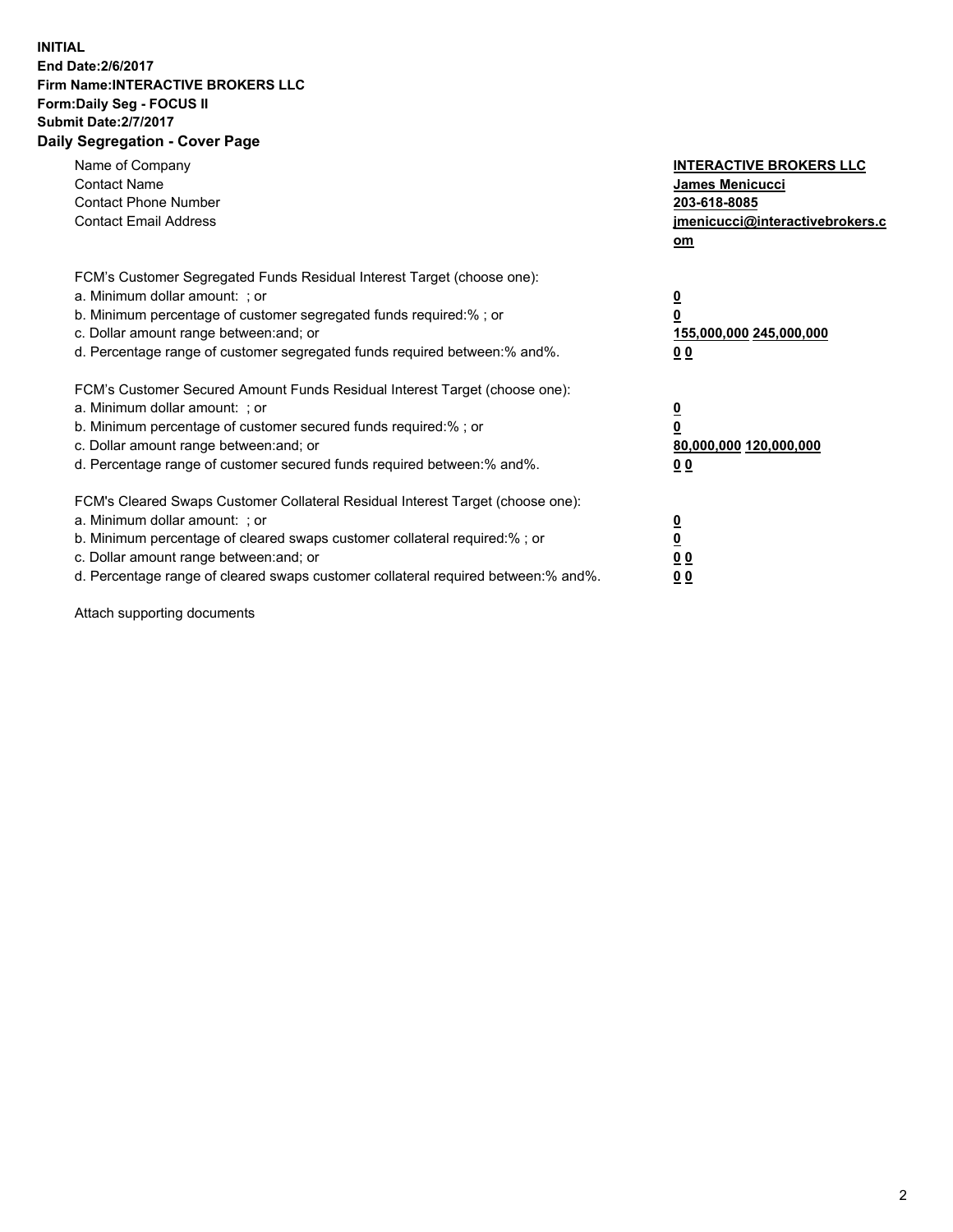## **INITIAL End Date:2/6/2017 Firm Name:INTERACTIVE BROKERS LLC Form:Daily Seg - FOCUS II Submit Date:2/7/2017 Daily Segregation - Secured Amounts**

|     | <b>Dany Ocgregation - Occarea Amounts</b>                                                                  |                                  |
|-----|------------------------------------------------------------------------------------------------------------|----------------------------------|
|     | Foreign Futures and Foreign Options Secured Amounts                                                        |                                  |
|     | Amount required to be set aside pursuant to law, rule or regulation of a foreign                           | $0$ [7305]                       |
|     | government or a rule of a self-regulatory organization authorized thereunder                               |                                  |
| 1.  | Net ledger balance - Foreign Futures and Foreign Option Trading - All Customers                            |                                  |
|     | A. Cash                                                                                                    | 337,293,524 [7315]               |
|     | B. Securities (at market)                                                                                  | $0$ [7317]                       |
| 2.  | Net unrealized profit (loss) in open futures contracts traded on a foreign board of trade                  | 18,116,152 [7325]                |
| 3.  | Exchange traded options                                                                                    |                                  |
|     | a. Market value of open option contracts purchased on a foreign board of trade                             | 307,655 [7335]                   |
|     | b. Market value of open contracts granted (sold) on a foreign board of trade                               | $-30,395$ [7337]                 |
| 4.  | Net equity (deficit) (add lines 1.2. and 3.)                                                               | 355,686,936 [7345]               |
| 5.  | Account liquidating to a deficit and account with a debit balances - gross amount                          | 62,504 [7351]                    |
|     | Less: amount offset by customer owned securities                                                           | 0 [7352] 62,504 [7354]           |
| 6.  | Amount required to be set aside as the secured amount - Net Liquidating Equity                             | 355,749,440 [7355]               |
|     | Method (add lines 4 and 5)                                                                                 |                                  |
| 7.  | Greater of amount required to be set aside pursuant to foreign jurisdiction (above) or line                | 355,749,440 [7360]               |
|     | 6.                                                                                                         |                                  |
|     | FUNDS DEPOSITED IN SEPARATE REGULATION 30.7 ACCOUNTS                                                       |                                  |
| 1.  | Cash in banks                                                                                              |                                  |
|     | A. Banks located in the United States                                                                      | <u>0</u> [7500]                  |
|     | B. Other banks qualified under Regulation 30.7                                                             | 0 [7520] 0 [7530]                |
| 2.  | Securities                                                                                                 |                                  |
|     | A. In safekeeping with banks located in the United States                                                  | 405,235,020 [7540]               |
|     | B. In safekeeping with other banks qualified under Regulation 30.7                                         | 0 [7560] 405,235,020 [7570]      |
| 3.  | Equities with registered futures commission merchants                                                      |                                  |
|     | A. Cash                                                                                                    | $0$ [7580]                       |
|     | <b>B.</b> Securities                                                                                       | $0$ [7590]                       |
|     | C. Unrealized gain (loss) on open futures contracts                                                        | $0$ [7600]                       |
|     | D. Value of long option contracts                                                                          | $0$ [7610]                       |
|     | E. Value of short option contracts                                                                         | 0 [7615] 0 [7620]                |
| 4.  | Amounts held by clearing organizations of foreign boards of trade                                          |                                  |
|     | A. Cash                                                                                                    | $0$ [7640]                       |
|     | <b>B.</b> Securities                                                                                       | $0$ [7650]                       |
|     | C. Amount due to (from) clearing organization - daily variation                                            | $0$ [7660]                       |
|     | D. Value of long option contracts                                                                          | $0$ [7670]                       |
|     | E. Value of short option contracts                                                                         | 0 [7675] 0 [7680]                |
| 5.  | Amounts held by members of foreign boards of trade                                                         |                                  |
|     | A. Cash                                                                                                    | 67,597,534 [7700]                |
|     | <b>B.</b> Securities                                                                                       | $0$ [7710]                       |
|     | C. Unrealized gain (loss) on open futures contracts                                                        | 8,674,803 [7720]                 |
|     | D. Value of long option contracts                                                                          | 307,655 [7730]                   |
|     | E. Value of short option contracts                                                                         | -30,395 [7735] 76,549,597 [7740] |
| 6.  | Amounts with other depositories designated by a foreign board of trade                                     | 0 [7760]                         |
| 7.  | Segregated funds on hand                                                                                   | $0$ [7765]                       |
| 8.  | Total funds in separate section 30.7 accounts                                                              | 481,784,617 [7770]               |
| 9.  | Excess (deficiency) Set Aside for Secured Amount (subtract line 7 Secured Statement<br>Page 1 from Line 8) | 126,035,177 [7380]               |
| 10. | Management Target Amount for Excess funds in separate section 30.7 accounts                                | 80,000,000 [7780]                |
| 11. | Excess (deficiency) funds in separate 30.7 accounts over (under) Management Target                         | 46,035,177 [7785]                |
|     |                                                                                                            |                                  |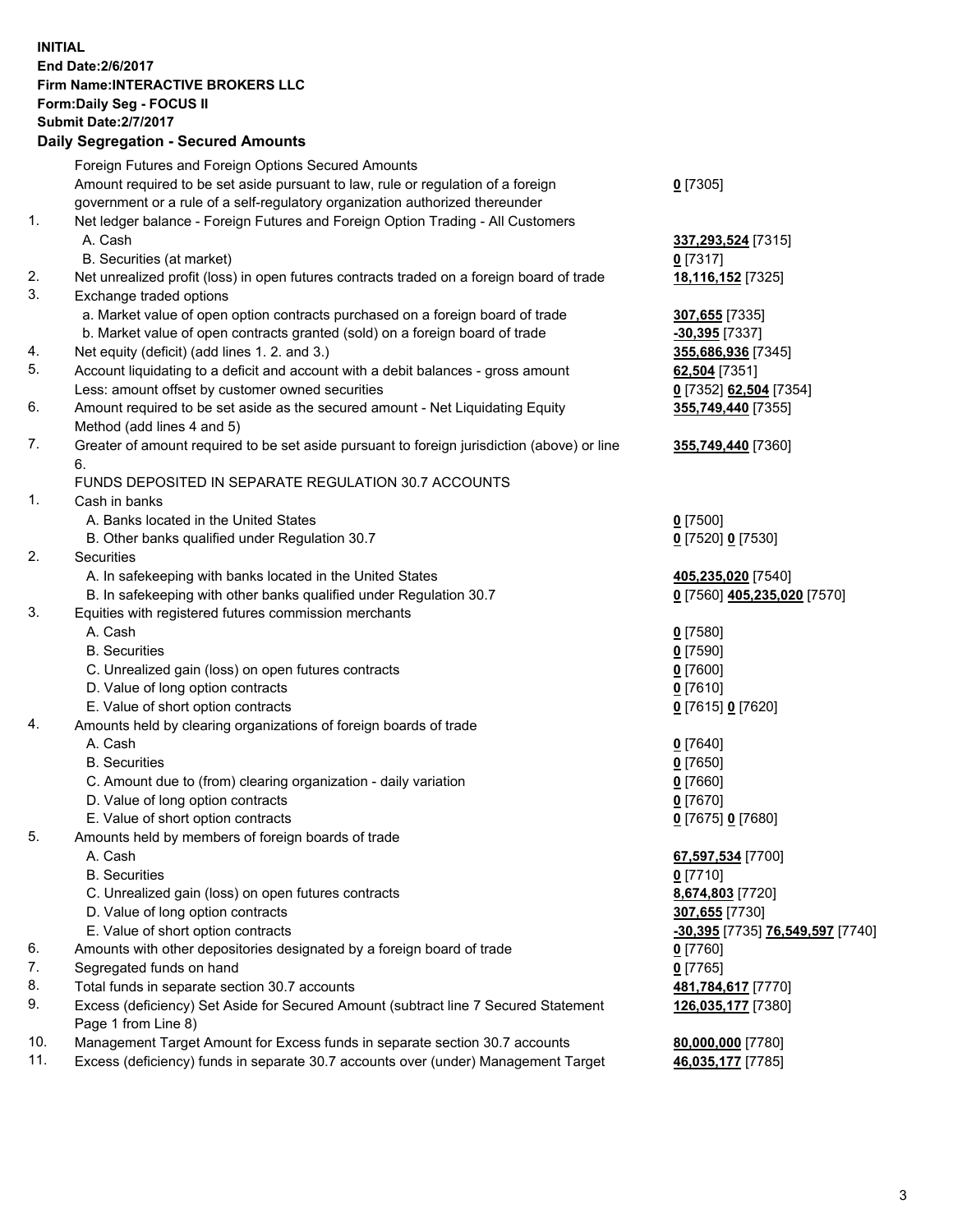**INITIAL End Date:2/6/2017 Firm Name:INTERACTIVE BROKERS LLC Form:Daily Seg - FOCUS II Submit Date:2/7/2017 Daily Segregation - Segregation Statement** SEGREGATION REQUIREMENTS(Section 4d(2) of the CEAct) 1. Net ledger balance A. Cash **3,245,508,897** [7010] B. Securities (at market) **0** [7020] 2. Net unrealized profit (loss) in open futures contracts traded on a contract market **-57,937,463** [7030] 3. Exchange traded options A. Add market value of open option contracts purchased on a contract market **115,353,051** [7032] B. Deduct market value of open option contracts granted (sold) on a contract market **-195,472,985** [7033] 4. Net equity (deficit) (add lines 1, 2 and 3) **3,107,451,500** [7040] 5. Accounts liquidating to a deficit and accounts with debit balances - gross amount **168,753** [7045] Less: amount offset by customer securities **0** [7047] **168,753** [7050] 6. Amount required to be segregated (add lines 4 and 5) **3,107,620,253** [7060] FUNDS IN SEGREGATED ACCOUNTS 7. Deposited in segregated funds bank accounts A. Cash **70,386,051** [7070] B. Securities representing investments of customers' funds (at market) **2,023,190,605** [7080] C. Securities held for particular customers or option customers in lieu of cash (at market) **0** [7090] 8. Margins on deposit with derivatives clearing organizations of contract markets A. Cash **18,151,798** [7100] B. Securities representing investments of customers' funds (at market) **1,304,755,514** [7110] C. Securities held for particular customers or option customers in lieu of cash (at market) **0** [7120] 9. Net settlement from (to) derivatives clearing organizations of contract markets **6,787,025** [7130] 10. Exchange traded options A. Value of open long option contracts **115,349,651** [7132] B. Value of open short option contracts **-195,468,902** [7133] 11. Net equities with other FCMs A. Net liquidating equity **0** [7140] B. Securities representing investments of customers' funds (at market) **0** [7160] C. Securities held for particular customers or option customers in lieu of cash (at market) **0** [7170] 12. Segregated funds on hand **0** [7150] 13. Total amount in segregation (add lines 7 through 12) **3,343,151,742** [7180] 14. Excess (deficiency) funds in segregation (subtract line 6 from line 13) **235,531,489** [7190] 15. Management Target Amount for Excess funds in segregation **155,000,000** [7194] **80,531,489** [7198]

16. Excess (deficiency) funds in segregation over (under) Management Target Amount Excess